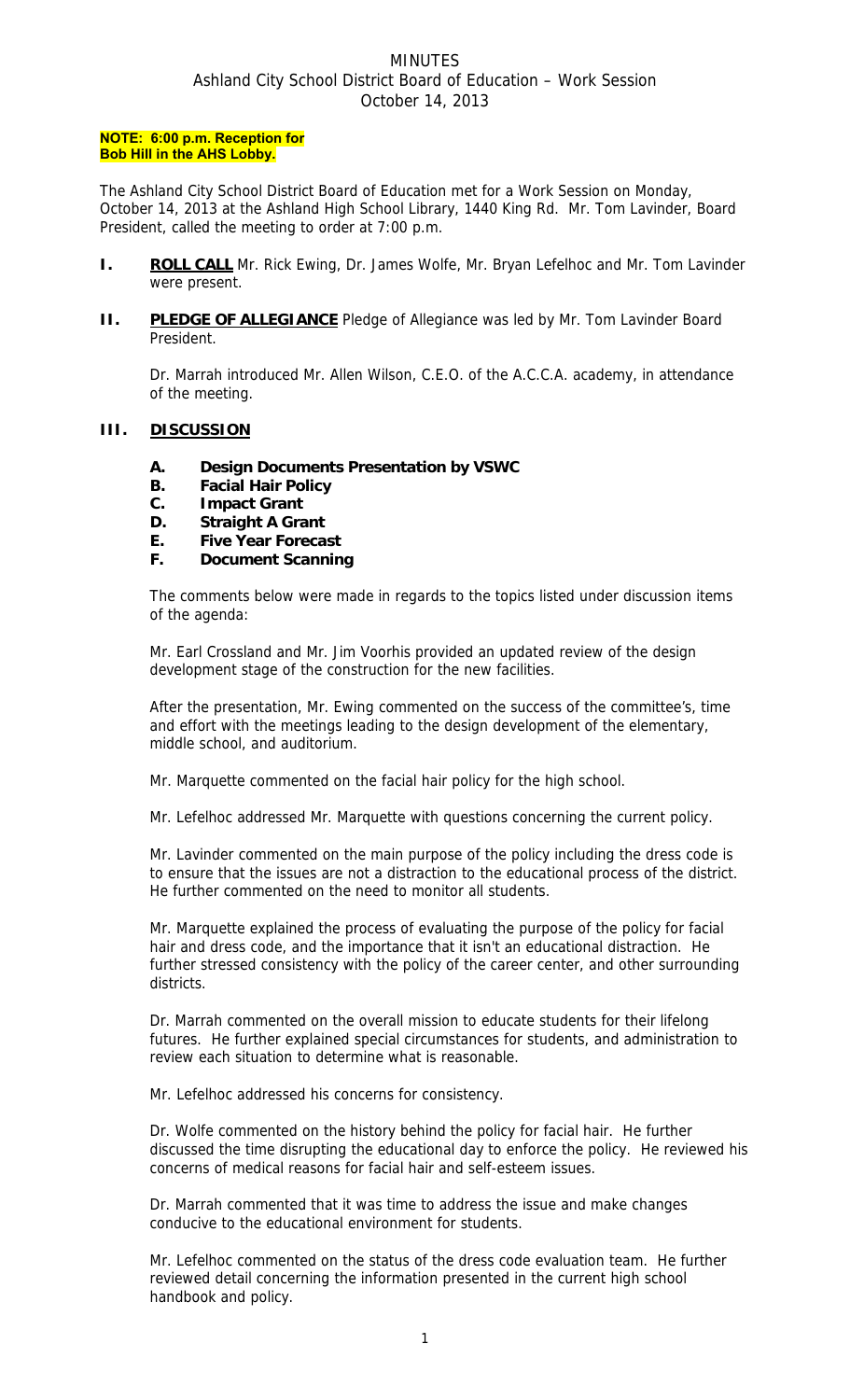# **MINUTES** Ashland City School District Board of Education – Work Session October 14, 2013

Mr. Lavinder requested Dr. Marrah to provide information as deemed necessary and advisory for future updates and potential changes.

Dr. Marrah commented on the status of a potential grant for the district, titled "Impact Grant", dealing with standardized approaches concerning concussion issues for students.

Dr. Wolfe commented on the public awareness surrounding the premise for the Impact Grant.

Dr. Marrah commented on the status of a potential grant the district is seeking called the "Straight A Grant", and the collaborative efforts with the county for a Stem structure for students potentially including vocational training incorporating local businesses being involved with providing services.

Dr. Wolfe offered supportive comments concerning the potential for the benefits with receiving the Straight A Grant.

Mr. Lavinder offered his comments for the community.

Mrs. Deppert commented on the five-year financial forecast to be approved at the regular meeting in October.

Mr. Lefelhoc requested Mr. Lavinder invite another Board of Education member to attend the final review of the financial forecast prior to the regular October meeting.

Mr. Lavinder commented another meeting may be held to review the draft of the financial forecast.

Mr. Knabe discussed information pertaining to a review for document scanning for records retention.

Mr. Tom McNaull offered final compliments to Mr. Bob Hill and thanked him for his service as a Board of Education member.

Mr. Lavinder thanked Mr. Hill, and Dr. Marrah offered Mr. Hill a certificate of appreciation for his time serving as an Ashland City Board of Education member.

**IV.** EXECUTIVE SESSION 2013-10-141 Dr. Wolfe made the motion, seconded by Mr. Ewing, to enter into executive session. – Motion passed 4-0.

 Whereas, as a public board of education may hold a executive session only after a majority of a quorum of this board determines by a roll call vote to hold such a session and only at a regular or special meeting for the sole purpose of the consideration of any of the following matters:

### A. To consider one or more, as applicable, of the checkmarked items with **respect to a public employee or official:**

- 1. \_\_\_\_ Appointment
- 2.  $X$  Employment
- 3. \_\_\_\_ Dismissal
- 4. \_\_\_\_\_Discipline
- 5. \_\_\_\_ Promotion
- 6. \_\_\_\_ Demotion
- 7. \_\_\_\_ Compensation
- 8. \_\_\_\_ Investigation of charges/complaints (unless public hearing requested).
- **B. To consider the purchase of property for the public purposes or for the sale of property at competitive bidding.**

**C**. **Conferences with an attorney for the public body concerning disputes involving the public body that are the subject of pending or imminent court action.**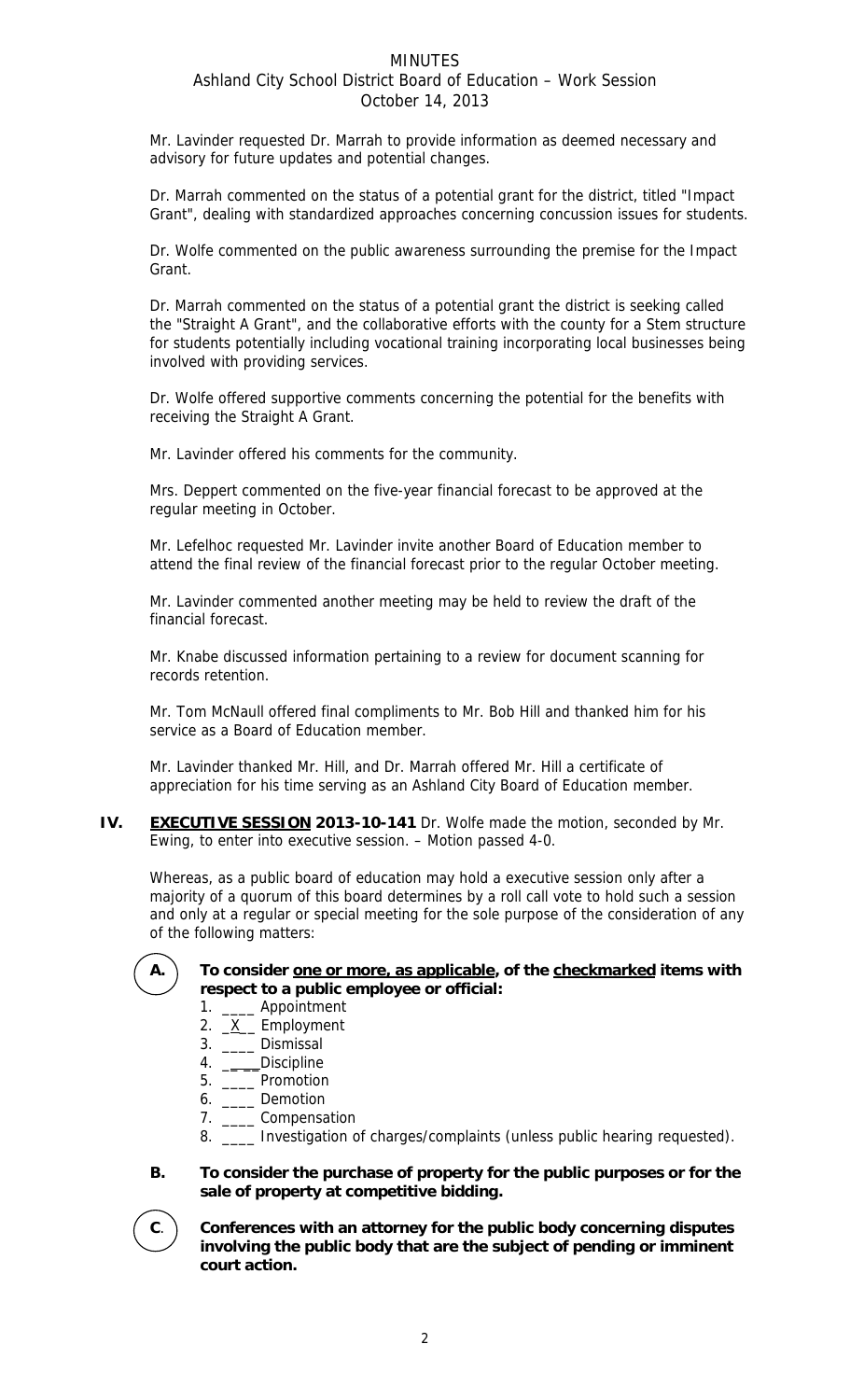# **MINUTES** Ashland City School District Board of Education – Work Session October 14, 2013



**D. Preparing for, conducting, or reviewing negotiations or bargaining sessions with public employees concerning their compensation or other terms and conditions of their employment.** 

**E. Matters required to be kept confidential by federal law or rules or state statutes.** 

## **F. Specialized details of security arrangements where disclosure of the matters discussed might reveal information that could be used for the purpose of committing or avoid prosecution for a violation of the law.**

Now, therefore, be it resolved, that the Ashland City School Board of Education, by a majority of the quorum present at this meeting, does hereby declare its intention to hold an executive session on item(s) **\_\_A2, C, D\_\_\_\_ \_** as listed above.

Mr. Lavinder discussed executive session for review of negotiations, and Dr. Marrah's evaluation. He further announced the interview schedule for the following candidates:

8:30, Kim Rowland 9:00 Lindsey Saffle 9:30 Nancy Noble 10:00 David Webb

Mr. Gravitt, was invited to attend the interviews.

He further discussed the Board of Education would potentially address and make comments during open session.

Mr. Lefelhoc commented on the need to make public statements during open session to maintain compliance with the Ohio Sunshine Laws.

Executive session at 8:15.

The Board, Dr. Marrah, Mr. Knabe, and Mrs. Deppert entered into executive session at 8:15 p.m.

Mr. Hill left executive session at 8:20 p.m.

Dr. Marrah, Mr. Knabe, and Mrs. Deppert left executive session at 8:39 p.m.

Mr. Gravitt entered into executive session at 8:25 p.m.

Ms. Kathy Roland entered into executive session at 9:00 p.m.

Ms. Kathy Roland left executive session at 9:30 p.m.

Mrs. Lindsey Saffle entered executive session at 9:35 p.m.

Mrs. Lindsey Saffle left executive session at 10:05 p.m.

Ms. Nancy Noble entered executive session at 10:05 p.m.

Ms. Nancy Noble left executive session at 10:35 p.m.

Mr. David Webb was interviewed by phone at 10:35 p.m.

Mr. David Webb's interview was completed by 11:00 p.m.

Executive session concluded at 11:04 p.m.

**V. ADJOURNMENT 2013-10-142** Mr. Ewing made the motion, seconded by Mr. Lavinder to conclude the October 14, 2013 work session. – Motion passed 4-0.